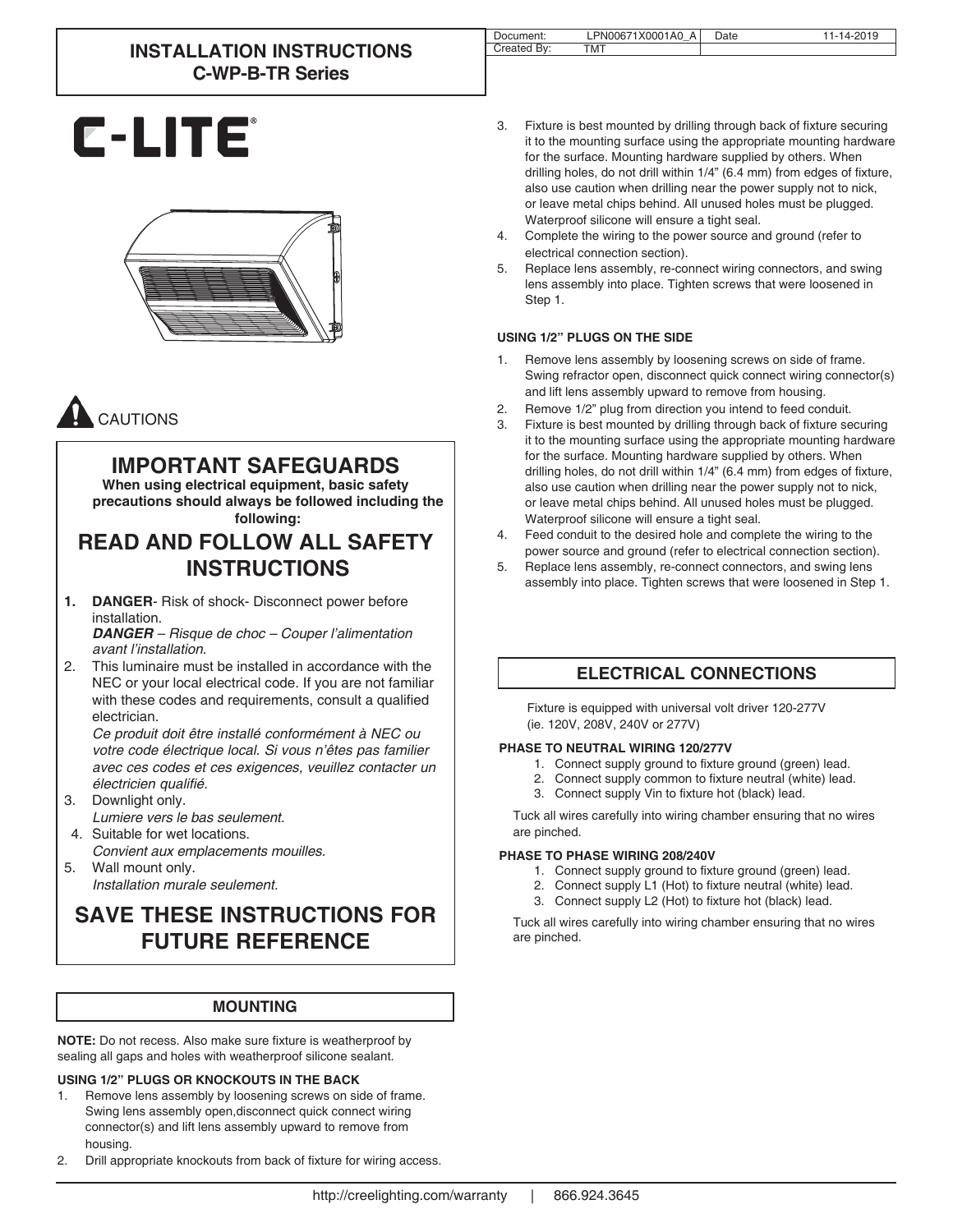## **INSTALLATION INSTRUCTIONS C-WP-B-TR Series**

| Document:   | LPN00671X0001A0 A Date | 11-14-2019 |
|-------------|------------------------|------------|
| Created By: | TMT                    |            |

## **FCC NOTICE Class B**

**CAUTION:** Changes or modifications not expressly approved could void your authority to use this equipment.

This device complies with part 15 of the FCC Rules. Operation is subject to the following two conditions: (1) This device may not cause harmful interference, and (2) this device must accept any interference received, including interference that may cause undesired operation.

Changes or modifications not expressly approved could void your authority to use this equipment.

This equipment has been tested and found to comply with the limits for a Class B digital device, pursuant to part 15 of the FCC Rules. These limits are designed to provide reasonable protection against harmful interference in a residential installation. This equipment generates, uses and can radiate radio frequency energy and, if not installed and used in accordance with the instructions, may cause harmful interference to radio communications. However, there is no guarantee that interference will not occur in a particular installation. If this equipment does cause harmful interference to radio or television reception, which can be determined by turning the equipment off and on, the user is encouraged to try to correct the interference by one or more of the following measures:

—Reorient or relocate the receiving antenna.

—Increase the separation between the equipment and receiver.

—Connect the equipment into an outlet on a circuit different from that to which the receiver is connected.

—Consult the dealer or an experienced radio/TV technician for help.

CAN ICES-005 (B)/NMB-005 (B)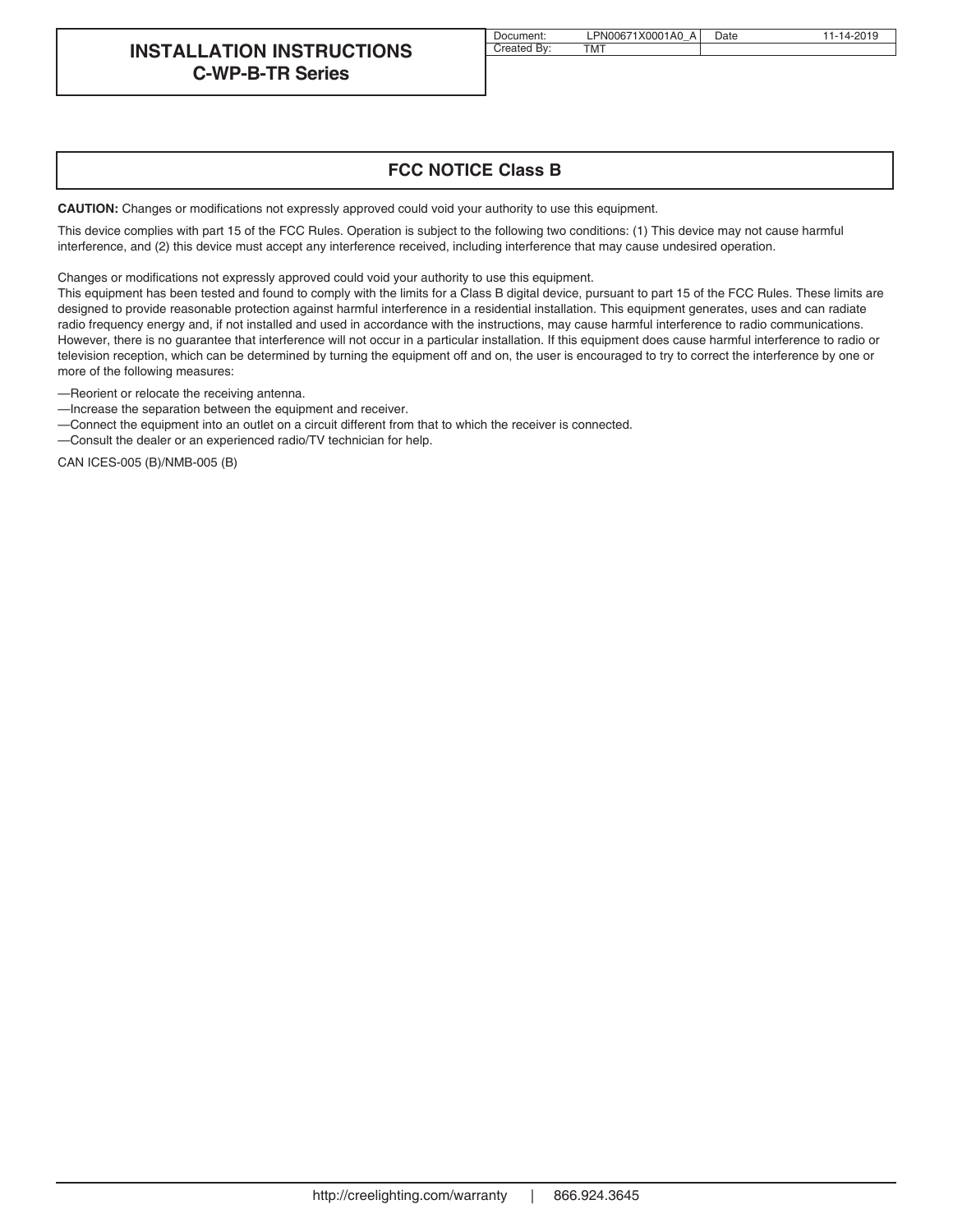# **INSTRUCCIONES DE INSTALACIÓN Serie C-WP-B-TR**

| тмт<br>Creado por: | 11-14-2019 |
|--------------------|------------|
|                    |            |

3. La luminaria se monta mejor al perforar desde la parte posterior, y fijarla en la superficie de montaje usando los accesorios de montaje adecuados para la superficie. Accesorios de montaje de otros proveedores. Al perforar los orificios, no perfore dentro de 1/4" (6.4 mm) de los bordes de la luminaria; además, tenga cuidado al perforar cerca de la fuente de alimentación para no abollar o astillar el metal. Todos los orificios no utilizados deben taparse. El silicón impermeable asegurará un sello hermético.

- 4. Realice el cableado a la fuente de alimentación y la conexión a tierra (consulte la sección de Conexión eléctrica).
- 5. Vuelva a colocar el conjunto del lente, vuelva a conectar los conectores de los cables y deslice el conjunto del lente en su lugar. Apriete los tornillos que se aflojaron en el paso 1.

#### **USANDO LOS TAPONES DE 1/2" EN EL BORDE:**

- 1. Retire el conjunto del lente aflojando los tornillos sobre el lado del marco. Deslice el refractor para abrirlo, desconecte los conectores de cables de conexión rápida y levante el conjunto del lente para retirarlo de la carcasa.
- 2. Retire el tapón de 1/2" desde la dirección que desea alimentar el conducto.
- 3. La luminaria se monta mejor al perforar desde la parte posterior, y fijarla en la superficie de montaje usando los accesorios de montaje adecuados para la superficie. Accesorios de montaje de otros proveedores. Al perforar los orificios, no perfore dentro de 1/4" (6.4 mm) de los bordes de la luminaria; además, tenga cuidado al perforar cerca de la fuente de alimentación para no abollar o astillar el metal. Todos los orificios no utilizados deben taparse. El silicón impermeable asegurará un sello hermético.
- 4. Alimente el conducto por el orificio deseado, realice el cableado a la fuente de alimentación y la conexión a tierra (consulte la sección de Conexión eléctrica).
- 5. Vuelva a colocar el conjunto del lente, vuelva a conectar los conectores y deslice el conjunto del lente en su lugar. Apriete los tornillos que se aflojaron en el paso 1.

## **CONEXIONES ELÉCTRICAS**

La luminaria está equipada con una unidad de voltaje universal de 120 a 277 V (es decir 120 V, 208 V, 240 V o 277 V)

#### **CABLEADO DE FASE A NEUTRO 120/277 V**

- 1. Conecte el cable de suministro de tierra al cable de tierra (verde) de la luminaria.
- 2. Conecte el cable de suministro común al cable neutro (blanco) de la luminaria.
- 3. Conecte el cable de entrada de suministro al cable vivo (negro) de la luminaria.

Acomode cuidadosamente todos los cables en la cavidad de cableado y compruebe que ningún cable quede pellizcado.

#### **CABLEADO DE FASE A FASE 208/240 V**

- 1. Conecte el cable de suministro de tierra al cable de tierra (verde) de la luminaria.
- 2. Conecte la línea 1 de suministro (vivo) al cable neutro (blanco) de la luminaria.
- 3. Conecte la línea 2 de suministro (vivo) al cable vivo (negro) de la luminaria.

Acomode cuidadosamente todos los cables en la cavidad de cableado y compruebe que ningún cable quede pellizcado.







## PRECAUCIONES

# **MEDIDAS DE SEGURIDAD IMPORTANTES**

**Al usar aparatos eléctricos, siempre deben tomarse ciertas medidas básicas de seguridad, incluidas las siguientes:**

# **LEA Y SIGA TODAS LAS INSTRUCCIONES DE SEGURIDAD**

- **1. PELIGRO**: Riesgo de descarga eléctrica. Desconecte la alimentación antes de la instalación. *DANGER – Risque de choc – Couper l'alimentation avant l'installation.*
- 2. Esta luminaria debe instalarse de acuerdo con el Código Eléctrico de Estados Unidos (NEC, por sus siglas en inglés) o con el código eléctrico local. Si no está familiarizado con estos códigos y requisitos, consulte a un electricista calificado.

*Ce produit doit être installé conformément à NEC ou votre code électrique local. Si vous n'êtes pas familier avec ces codes et ces exigences, veuillez contacter un*  électricien qualifié.

- 3. Luz descendente únicamente. *Lumière vers le bas seulement.*
- 4. Adecuada para ubicaciones húmedas. *Convient aux emplacements mouillés.*
- 5. Montaje en pared únicamente. *Installation murale seulement.*

# **CONSERVE ESTAS INSTRUCCIONES PARA CONSULTAS POSTERIORES**

## **MONTAJE**

**NOTA:** No empotrar. También asegúrese de que la luminaria sea impermeable llenando todos los espacios y orificios con sellador impermeable de silicón.

**USANDO LOS TAPONES DE 1/2" O LOS ORIFICIOS MARCADOS EN LA PARTE POSTERIOR:**

- 1. Retire el conjunto del lente aflojando los tornillos sobre el lado del marco. Deslice el conjunto del lente para abrirlo, desconecte los conectores de cables de conexión rápida y levante el conjunto del lente para retirarlo de la carcasa.
- 2. Perfore los orificios marcados adecuados en la parte posterior de la luminaria para permitir el acceso de los cables.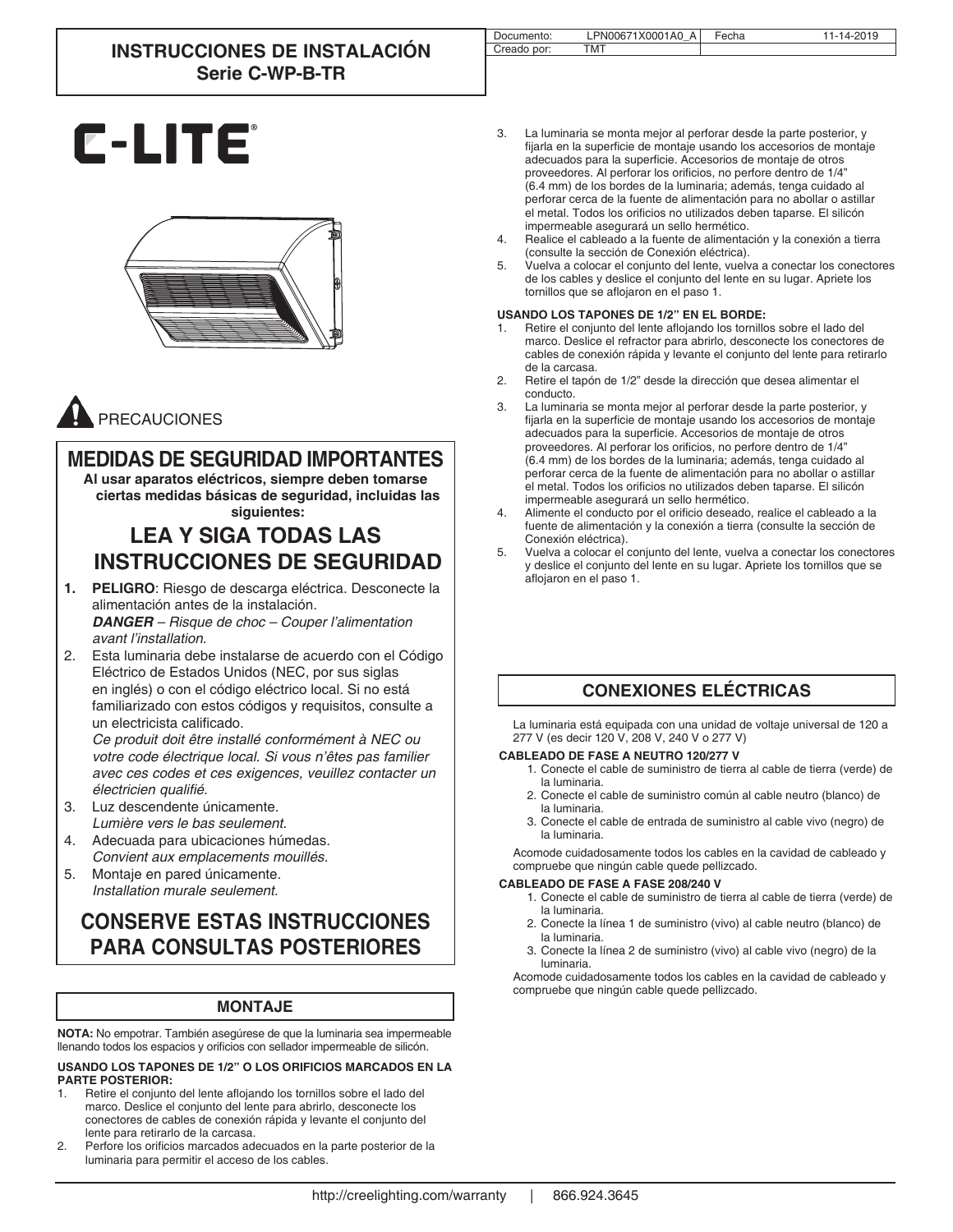## **INSTRUCCIONES DE INSTALACIÓN Serie C-WP-B-TR**

| Documento:  | LPN00671X0001A0 A Fecha | 11-14-2019 |
|-------------|-------------------------|------------|
| Creado por: | тмт                     |            |

## **AVISO DE LA FCC, Clase B**

PRECAUCIÓN: Los cambios o modificaciones que no se autoricen expresamente podrían invalidar la garantía del equipo.

Este dispositivo cumple con la Sección 15 de las normas de la FCC. El funcionamiento está supeditado a las dos condiciones siguientes: (1) Este dispositivo no debe generar interferencia perjudicial, y (2) el dispositivo debe aceptar toda interferencia recibida, incluso aquella que pudiera causar un funcionamiento no deseado.

Los cambios o modificaciones que no se autoricen expresamente podrían invalidar la garantía del equipo.

Este equipo ha sido probado y se ha determinado que se encuentra dentro de los límites establecidos para los dispositivos digitales de Clase B conforme a la sección 15 de las normas de la Comisión Federal de Comunicaciones (FCC). Estos límites se diseñaron a fin de brindar una protección razonable contra interferencias perjudiciales en instalaciones residenciales. Este equipo genera, usa y puede irradiar energía de radiofrecuencia. Si no se instala y usa de acuerdo con las instrucciones, puede causar interferencias perjudiciales para las comunicaciones radiales. Sin embargo, no existe garantía de que no se produzca interferencia en una aplicación en particular. Si este equipo causa interferencia dañina a la recepción de radio o televisión, lo cual puede determinarse encendiendo y apagando el equipo, se aconseja al usuario corregir la interferencia mediante una o varias de las siguientes medidas:

— Modificar la orientación de la antena receptora o cambiarla de lugar.

- Incrementar la separación entre el equipo y el receptor.
- Conectar el equipo a un enchufe de un circuito diferente del que el receptor está conectado.
- Solicitar la ayuda de un distribuidor o técnico experimentado

de radio o televisión.

CAN ICES-005 (B)/NMB-005 (B)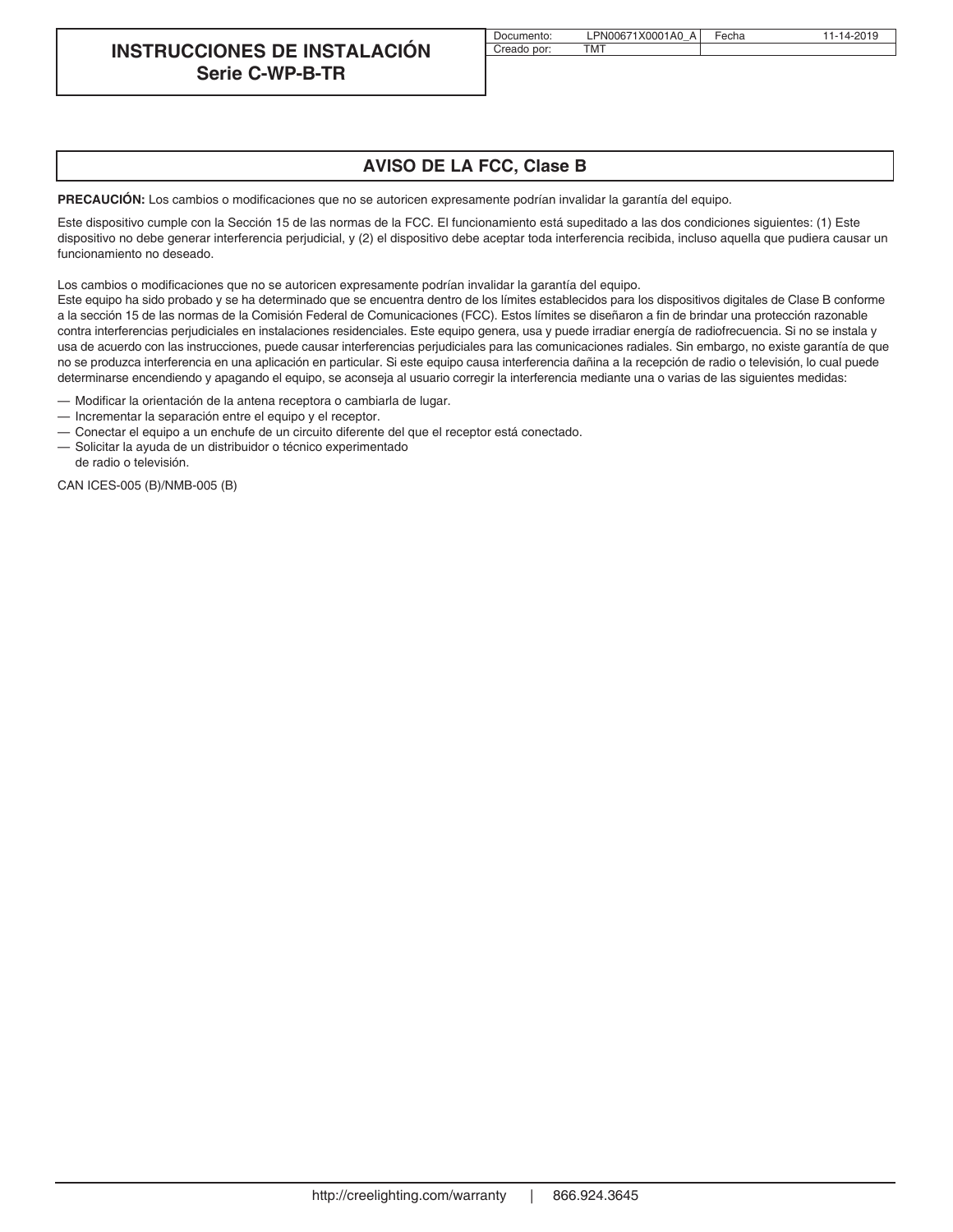# **NOTICE D'INSTALLATION Série C-WP-B-TR**

| Document : | PN00671X0001A0<br>A | Date | 14-2019<br>$\overline{\phantom{a}}$ |
|------------|---------------------|------|-------------------------------------|
| Créé par : | 'MT                 |      |                                     |

# **C-LITE**



# MISES EN GARDE

# **MESURES DE SÉCURITÉ IMPORTANTES**

**Lors de toute intervention sur des appareils électriques, il faut toujours respecter les consignes de sécurité de base suivantes :**

# **LISEZ ET SUIVEZ TOUTES LES CONSIGNES DE SÉCURITÉ**

- 1. **DANGER** Risque de choc Couper l'alimentation avant l'installation.
- 2. Ce produit doit être installé conformément à NEC ou votre code électrique local. Si vous n'êtes pas familier avec ces codes et ces exigences, veuillez contacter un électricien qualifié.
- 3. Lumière vers le bas seulement.
- 4. Convient aux emplacements mouillés.
- 5. Installation murale seulement.

# **GARDER CETTE NOTICE POUR RÉFÉRENCE FUTURE**

## **MONTAGE**

**REMARQUE :** Ne pas encastrer. Assurez-vous également que l'appareil est étanche aux intempéries en colmatant tous les interstices et trous avec un scellant en silicone résistant aux intempéries.

#### **UTILISATION DE FICHES MÂLES 13 mm (1/2 po) OU DE DÉBOUCHURES À L'ARRIÈRE**

- Retirez l'assemblage des lentilles en desserrant les vis sur le côté du cadre. Ouvrez l'assemblage de lentilles en le faisant pivoter, débranchez le(s) connecteur(s) de câblage à connexion rapide et soulevez l'assemblage de lentilles vers le haut pour le retirer du boîtier.
- 2. Percez les débouchures appropriées à l'arrière de l'appareil pour l'accès au câblage.
- 3. L'appareil sera mieux fixé en perçant sa face arrière et en le fixant à la surface de fixation à l'aide de la quincaillerie de montage appropriée. Matériel de montage fourni par des tiers. Lors du perçage des trous, ne percez pas à moins de 6,4 mm (1/4 po) des bords de l'appareil, de plus, lorsque vous percez près de l'alimentation électrique, prenez garde de ne pas entailler ni laissez des copeaux de métal en place. Tous les trous inutilisés doivent être bouchés. La silicone imperméable assure une étanchéité parfaite.
- 4. Effectuez le câblage à la source d'alimentation et à la terre (voir la section Raccordement électrique).
- 5. Replacez l'assemblage des lentilles, rebranchez les fils de connexion et faites pivoter l'assemblage des lentilles en place. Serrer les vis desserrées à l'étape 1.

#### **UTILISATION DE FICHES 12,8 mm (1/2 po) SUR LE CÔTÉ**

- 1. Retirez l'assemblage des lentilles en desserrant les vis sur le côté du cadre. Ouvrez le réfracteur en le faisant pivoter, débranchez le(s) connecteur(s) de câblage à connexion rapide et soulevez l'assemblage des lentilles vers le haut pour le retirer du boîtier.
- 2. Retirez la fiche de 12,8 mm (1/2 po) de la direction dans laquelle vous avez l'intention de faire passer les fils.
- 3. L'appareil sera mieux fixé en perçant sa face arrière et en le fixant à la surface de fixation à l'aide de la quincaillerie de montage appropriée. Matériel de montage fourni par des tiers. Lors du perçage des trous, ne percez pas à moins de 6,4 mm (1/4 po) des bords de l'appareil, de plus, lorsque vous percez près de l'alimentation électrique, prenez garde de ne pas entailler ni laissez des copeaux de métal en place. Tous les trous inutilisés doivent être bouchés. La silicone imperméable assure une étanchéité parfaite.
- 4. Passez le câble dans le trou désiré et effectuez le câblage à la source d'alimentation et à la terre (voir la section Raccordement électrique).
- 5. Replacez l'assemblage des lentilles, rebranchez les fils de connexion et faites pivoter l'assemblage des lentilles en place. Serrez les vis desserrées à l'étape 1.

## **RACCORDEMENTS ÉLECTRIQUES**

L'appareil est équipé d'un variateur de tension universel 120-277 V (c'est-à-dire 120 V, 208 V, 240 V ou 277 V)

#### **CÂBLAGE PHASE VERS NEUTRE 120/277 V**

- 1. Branchez la mise à la terre de l'alimentation au fil de terre (vert) de l'appareil.
- 2. Branchez l'alimentation commune au fil neutre (blanc) de l'appareil.<br>3. Branchez l'alimentation V-Entrée au fil sous tension (noir) de Branchez l'alimentation V-Entrée au fil sous tension (noir) de
- l'appareil.

Insérez soigneusement tous les fils dans la chambre de câblage en vous assurant qu'aucun fil n'est pincé.

#### **CÂBLAGE PHASE VERS PHASE 208/240V**

- 1. Branchez la mise à la terre de l'alimentation au fil de terre (vert) de l'appareil.
- 2. Branchez l'alimentation L1 (sous tension) au fil neutre (blanc) de l'appareil.
- 3. Branchez L2 (sous tension) au fil sous tension (noir) de l'appareil.

Insérez soigneusement tous les fils dans la chambre de câblage en vous assurant qu'aucun fil n'est pincé.